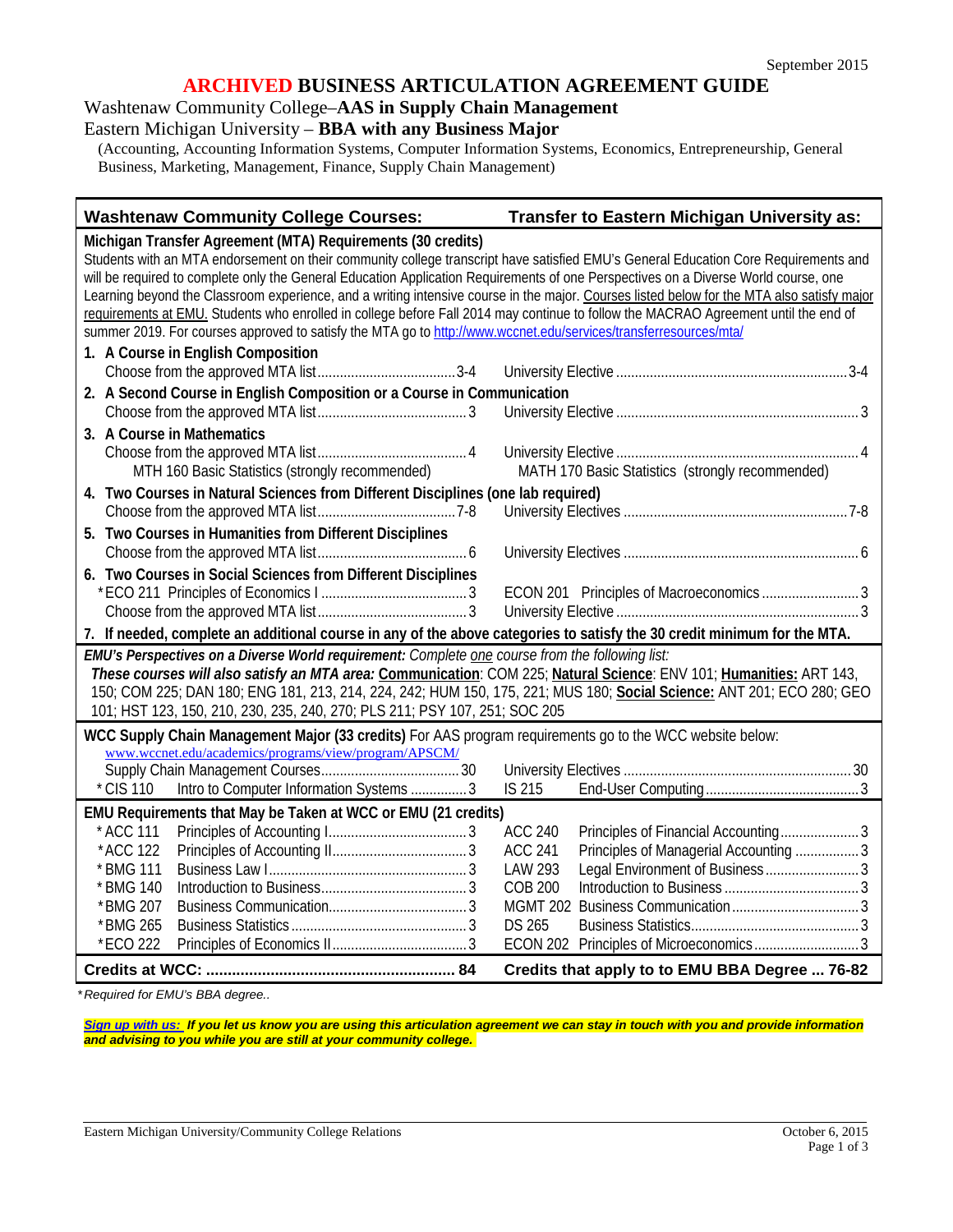### **ARCHIVED BUSINESS ARTICULATION AGREEMENT GUIDE**

Washtenaw Community College–**AAS in Supply Chain Management**

Eastern Michigan University – **BBA with any Business Major**

(Accounting, Accounting Information Systems, Computer Information Systems, Economics, Entrepreneurship, General Business, Marketing, Management, Finance, Supply Chain Management)

| Sample Sequence for completing the program:<br>$(39-48 \text{ credits})$<br><b>Major Requirements</b><br>Students following this agreement have the option of selecting<br><b>Business Core (15 credits)</b><br>any of the following disciplines to complete the BBA: accounting,<br><b>FIN 350</b><br>computer information systems, economics, entrepreneurship,<br>general business, marketing, management, finance, or supply<br>MGMT 386 Organizational Behavior & Theory3<br>chain management. The recommended course sequence for<br>Intro to Production/Operations Mgmt3<br>OM 374<br>each discipline can be obtained from the COB Advising Center. |                                        |
|------------------------------------------------------------------------------------------------------------------------------------------------------------------------------------------------------------------------------------------------------------------------------------------------------------------------------------------------------------------------------------------------------------------------------------------------------------------------------------------------------------------------------------------------------------------------------------------------------------------------------------------------------------|----------------------------------------|
| http://www.emich.edu/cob/students/advisors/undergraduate.php<br>Discipline Requirements (24-33 credits)                                                                                                                                                                                                                                                                                                                                                                                                                                                                                                                                                    |                                        |
| <b>Fall Semester</b><br>Students may complete discipline requirements in any of the<br>following areas:<br>accounting (24), accounting information systems (33), computer<br>information systems (30), economics (24), entrepreneurship (24),<br>Winter Semester <b>Example 2018</b><br>general business (24), marketing (24), management (24), finance<br>(24), supply chain management (27)<br>Note: Each student must complete a writing intensive course as part<br>of the major. Consult your advisor for course options.<br>Summer Semester <b>Summer</b> Semester                                                                                   | 15 credits<br>15 credits<br>12 credits |
| <b>LBC Requirement</b><br>$(0-3 \text{ credits})$<br>One Learning beyond the Classroom (LBC) course or noncredit<br>experience must be completed at EMU. Consult College of<br>Business advisor for options.                                                                                                                                                                                                                                                                                                                                                                                                                                               |                                        |
| <b>Fall Semester</b><br>University Electives (0-1 credits)<br>Complete enough additional electives to bring the credits at EMU<br>to 42 credits and the total credits for the program to 124 credits.                                                                                                                                                                                                                                                                                                                                                                                                                                                      | 0-6 credits                            |

*\*The minimum credits required to graduate is 124 but the total will vary depending on the business discipline completed at EMU and the*  program completed at WCC. If enough credits are not transferred, additional credits will need to be completed at EMU to satisfy the minimum *required for graduation.*

*Note: Choosing electives wisely will increase your employment opportunities in a competitive job market. The College of Business Advisor will assist you in choosing a minor, or selecting courses in an area such as: foreign languages, manufacturing, apparel merchandising, health administration, hotel restaurant management, political science/public administration, construction management, graphic design, global information systems, professional writing, public relations, internships or cooperative education.*